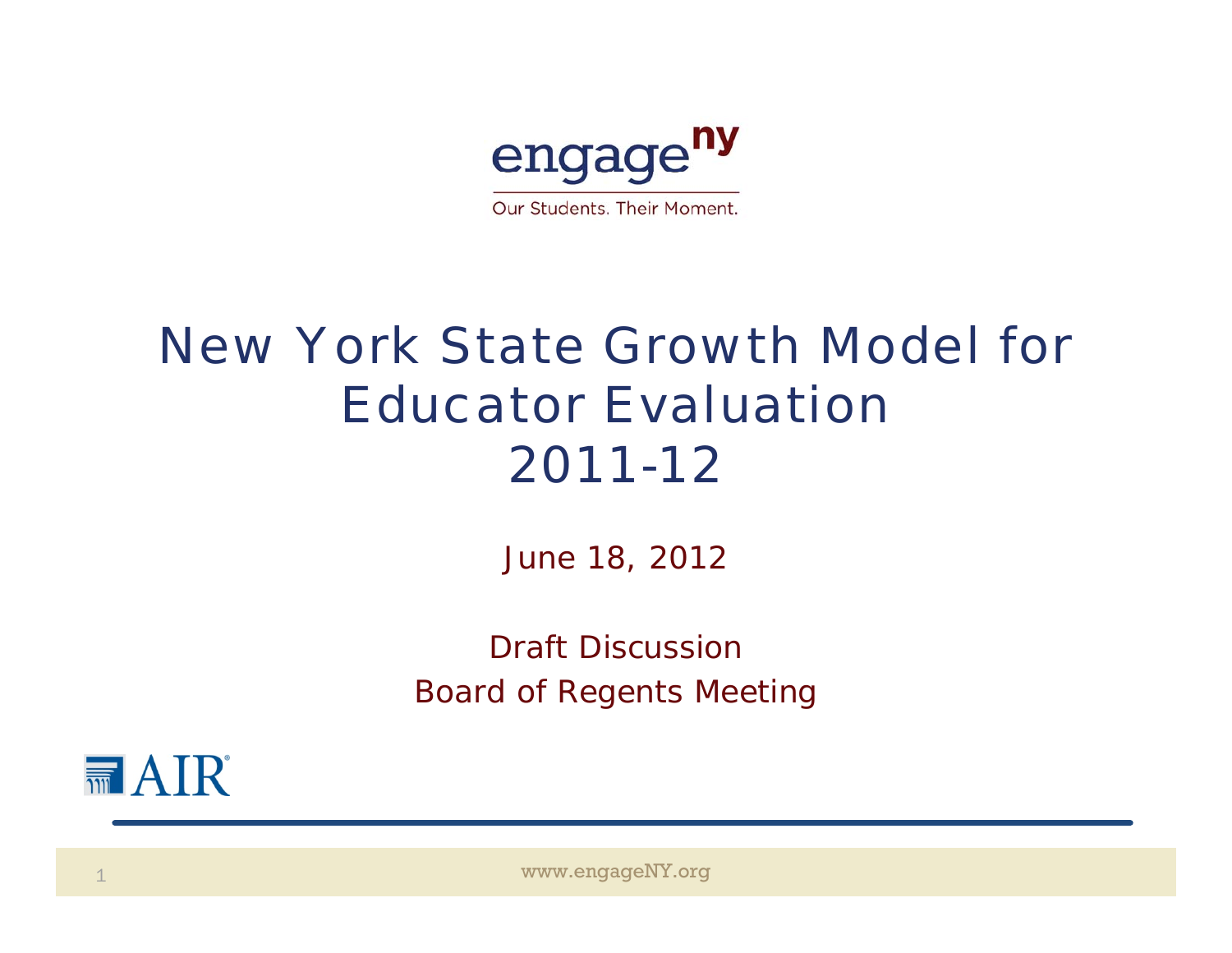## *Today's Agenda*

- Context
- New York State Growth Model Description
- Using Growth Measures for Educator Evaluation
- What Data Will Be Available and When?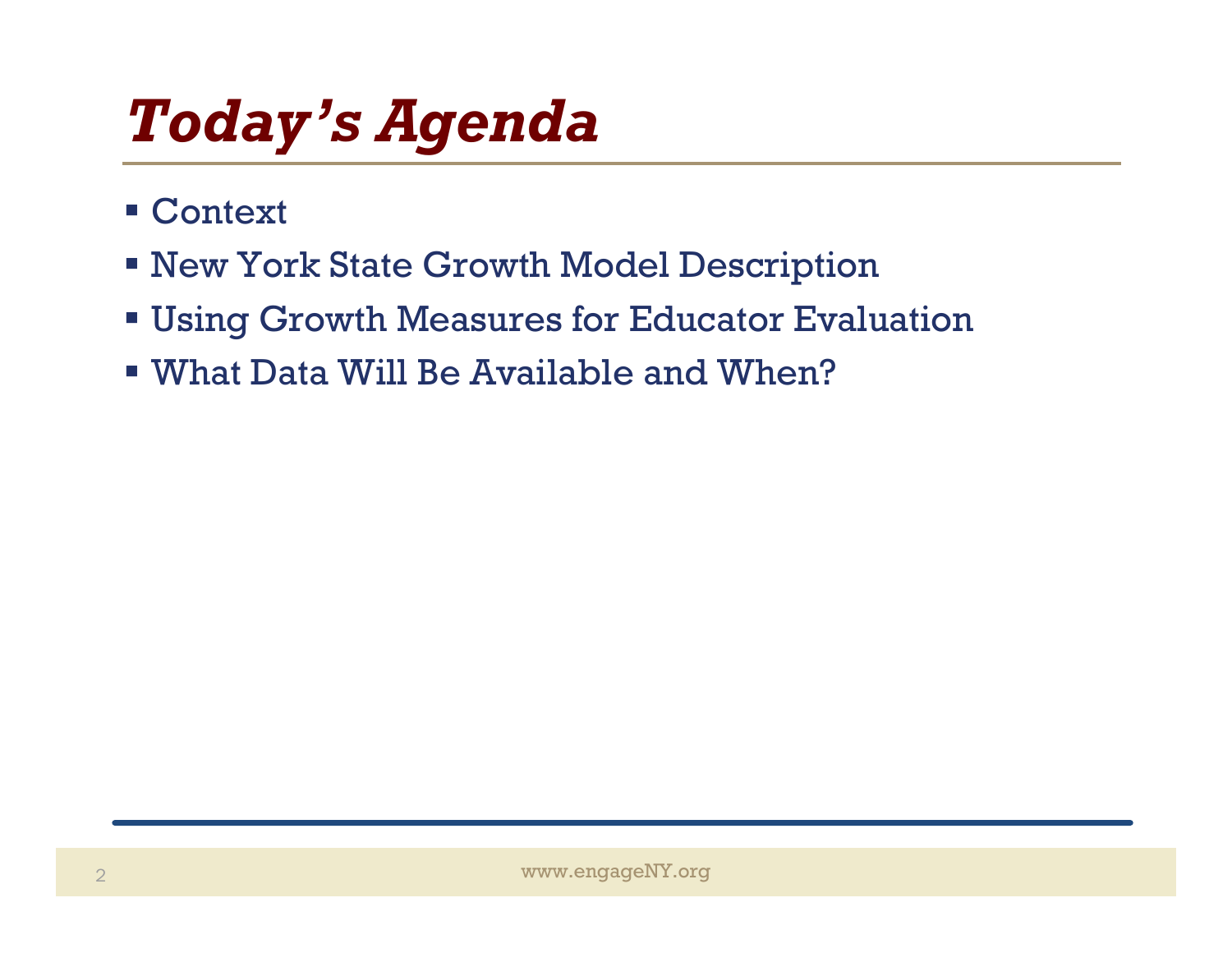#### **Our Challenge Graduating** *All* **Students College & Career Ready**

New York's 4-year high school graduation rate is 74% for All Students However, the gaps are disturbing.

#### **June 2011 Graduation Rate**

|                                   | % Graduating | % Graduating                             |
|-----------------------------------|--------------|------------------------------------------|
| <b>All Students</b>               | 74.0         | 34.7<br><b>All Students</b>              |
| American Indian                   | 59.6         | 16.8<br>American Indian                  |
| Asian/Pacific Islander            | 82.4         | Asian/Pacific Islander<br>55.9           |
| <b>Black</b>                      | 58.4         | 11.5<br><b>Black</b>                     |
| <b>Hispanic</b>                   | 58.0         | 14.5<br>Hispanic                         |
| <b>White</b>                      | 85.1         | 48.1<br>White                            |
| <b>English Language Learners</b>  | 38.2         | <b>English Language Learners</b><br>6.5  |
| <b>Students with Disabilities</b> | 44.6         | <b>Students with Disabilities</b><br>4.4 |

Graduation under Current Requirements Calculated College and Career Ready\*

|                 | % Graduating |                                   | % Graduating |
|-----------------|--------------|-----------------------------------|--------------|
| S               | 74.0         | <b>All Students</b>               | 34.7         |
| dian            | 59.6         | American Indian                   | 16.8         |
| c Islander      | 82.4         | Asian/Pacific Islander            | 55.9         |
|                 | 58.4         | <b>Black</b>                      | 11.5         |
|                 | 58.0         | <b>Hispanic</b>                   | 14.5         |
|                 | 85.1         | White                             | 48.1         |
| guage Learners  | 38.2         | <b>English Language Learners</b>  | 6.5          |
| th Disabilities | 44.6         | <b>Students with Disabilities</b> | 4.4          |

\*Students graduating with at least a score of 75 on Regents English and 80 on a Math Regents, which correlates with success in first-year college courses.

Source: NYSED Office of Information and Reporting Services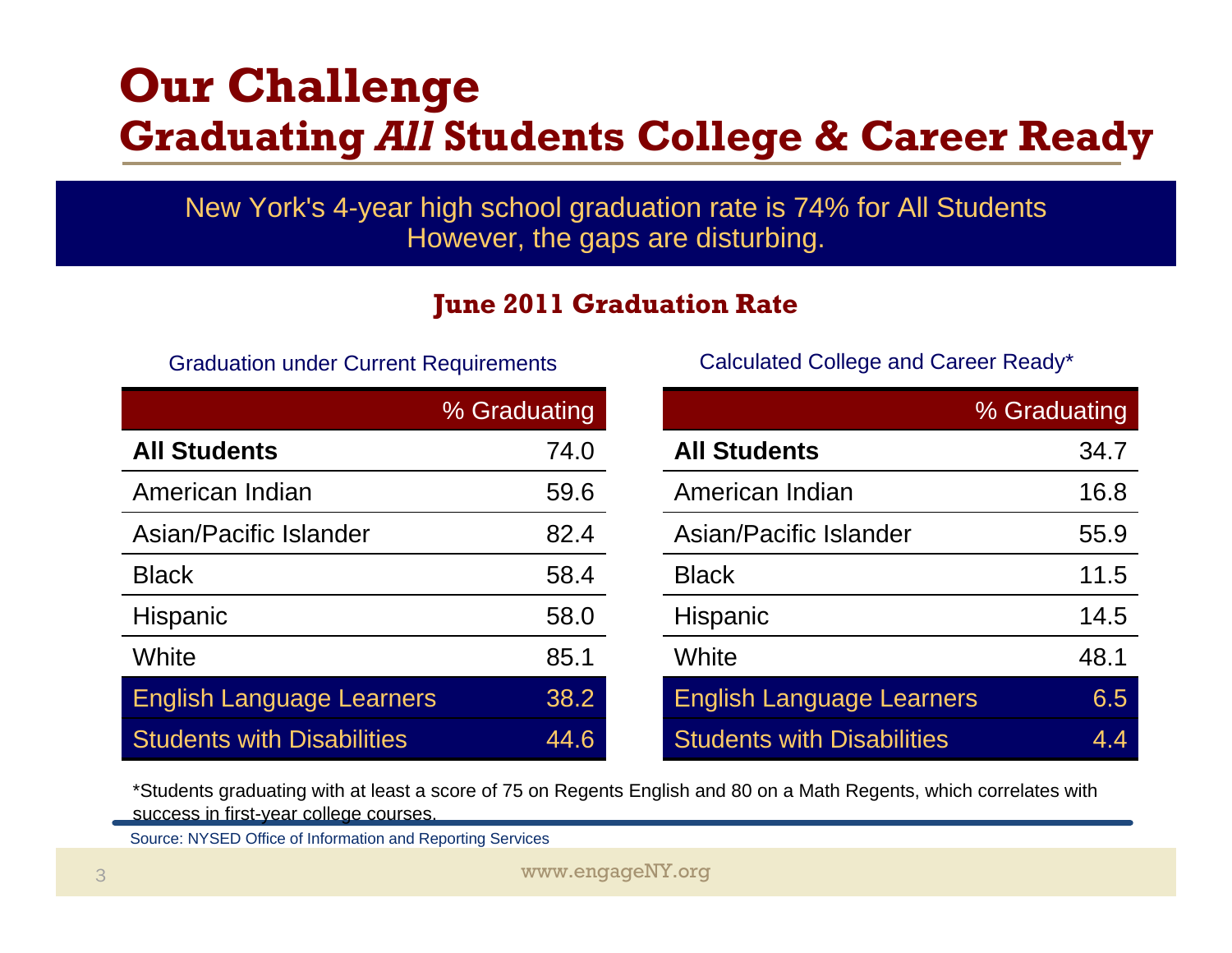## *Teacher Effectiveness Matters*

Three new studies show that having an effective teacher in the classroom makes a difference in student outcomes in the classroom and beyond

- ➤ The Long-Term Impacts of Teachers: Teacher Value-added and Student Outcomes in Adulthood (Chetty, Friedman & Rockoff). http://obs.rc.fas.harvard.edu/chetty/value\_added.html
- $\triangleright$  The MET Project: Multiple Measures of teaching
- $\blacktriangleright$  Learning Denied: The Case for Equitable Access to Effective Teaching in California's Largest District. (The Education Trust-West)

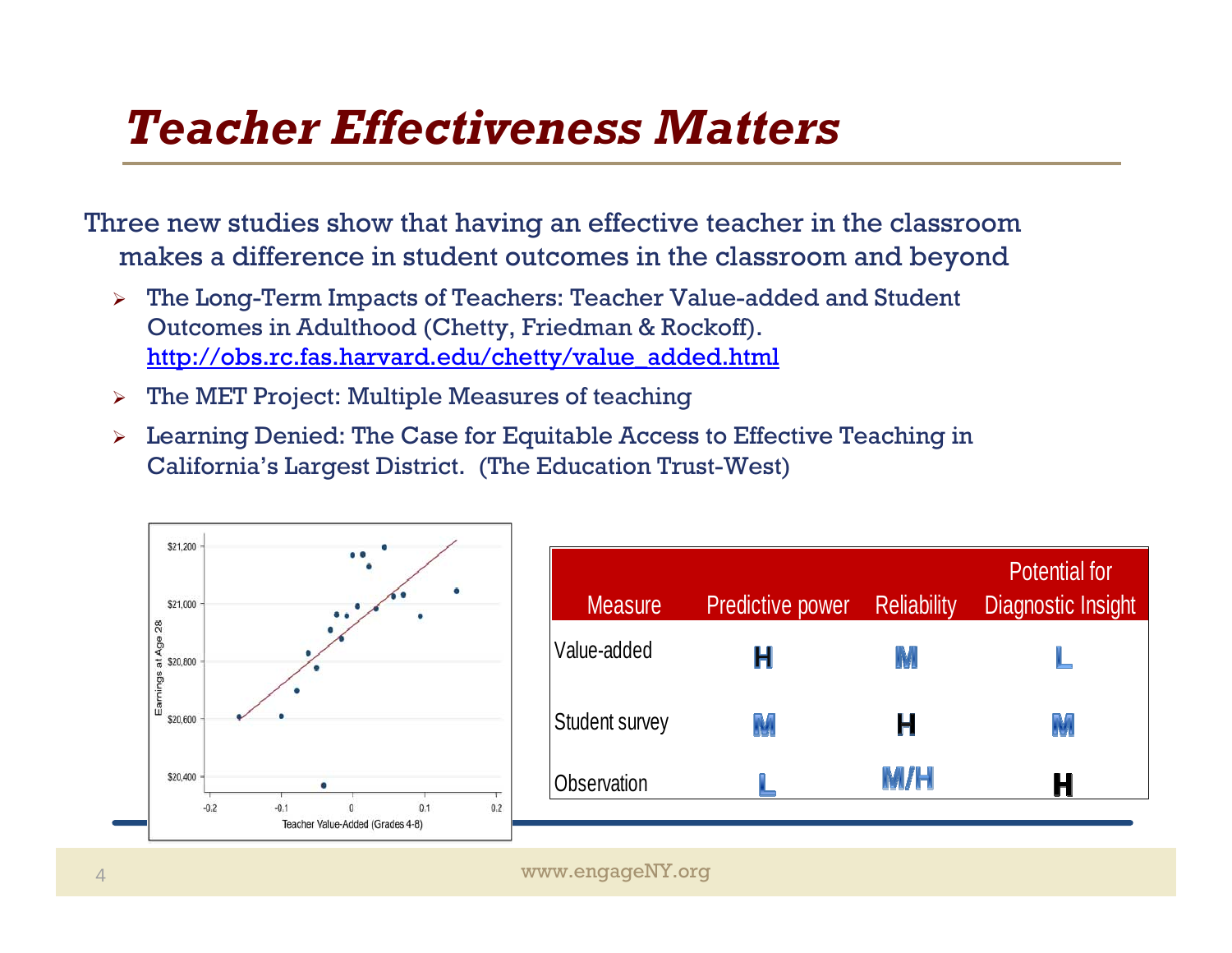## *Evaluating Educator Effectiveness*

| Growth<br>20%                                     | • Student growth on state assessments (state-<br>provided)<br>• Student learning objectives |
|---------------------------------------------------|---------------------------------------------------------------------------------------------|
|                                                   |                                                                                             |
| <b>Locally Selected</b><br><b>Measures</b><br>20% | • Student growth or achievement<br>• Options selected through collective<br>bargaining      |
|                                                   |                                                                                             |
| <b>Other Measures</b><br>60%                      | • Rubrics<br>• Sources of evidence: observations, visits,<br>surveys, etc.                  |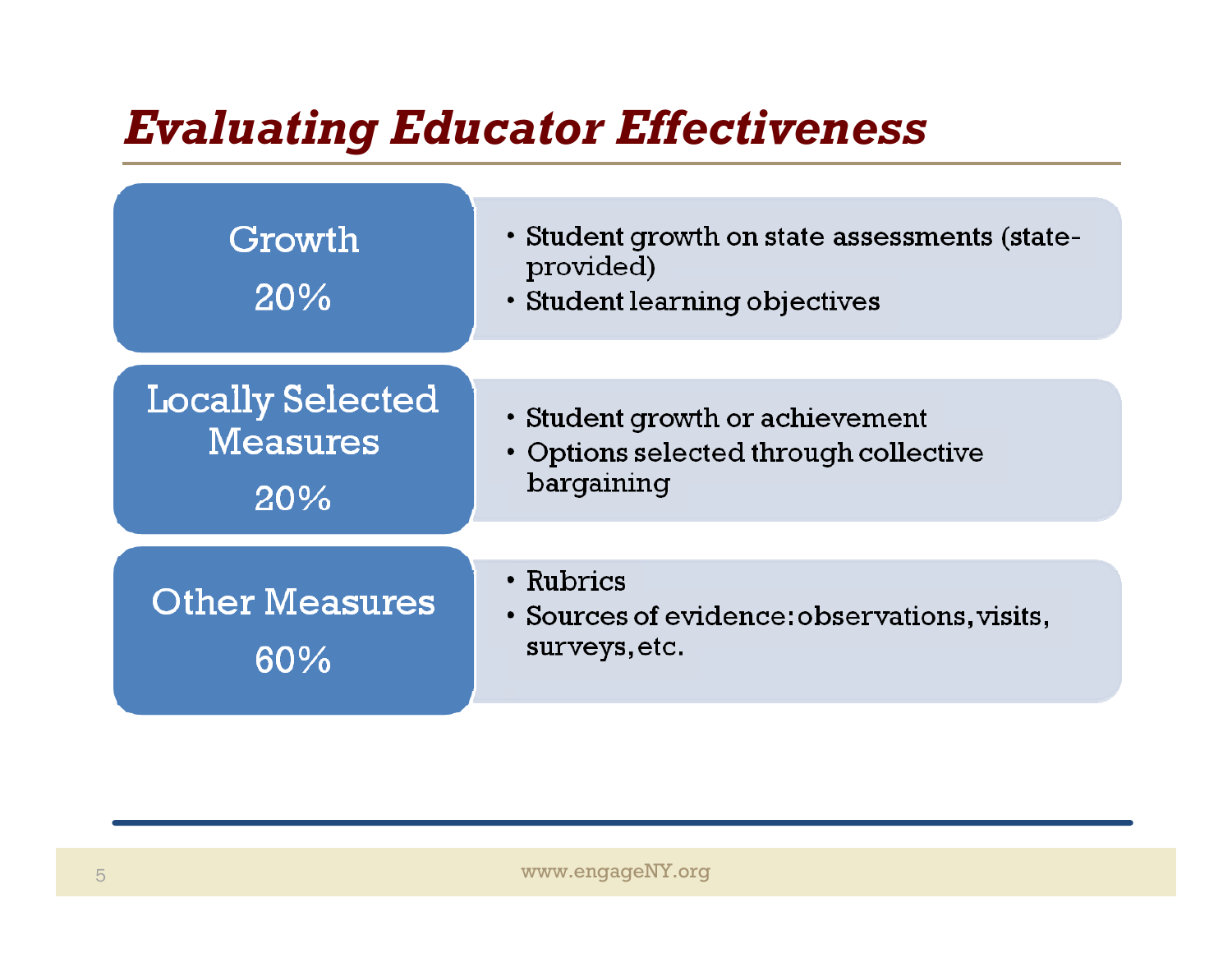#### *American Institutes for Research (AIR)—Our Growth & Value-Added Vendor*

Large national non-profit research and service provider in educational assessment and policy areas, as well as health and other areas

- AIR has contributed over many years to the research and early implementation work of growth and value-added models
- Current or previous customers: Florida, Baltimore, MD; Wisconsin; Washington; Oregon; Washington, D.C.; and USDE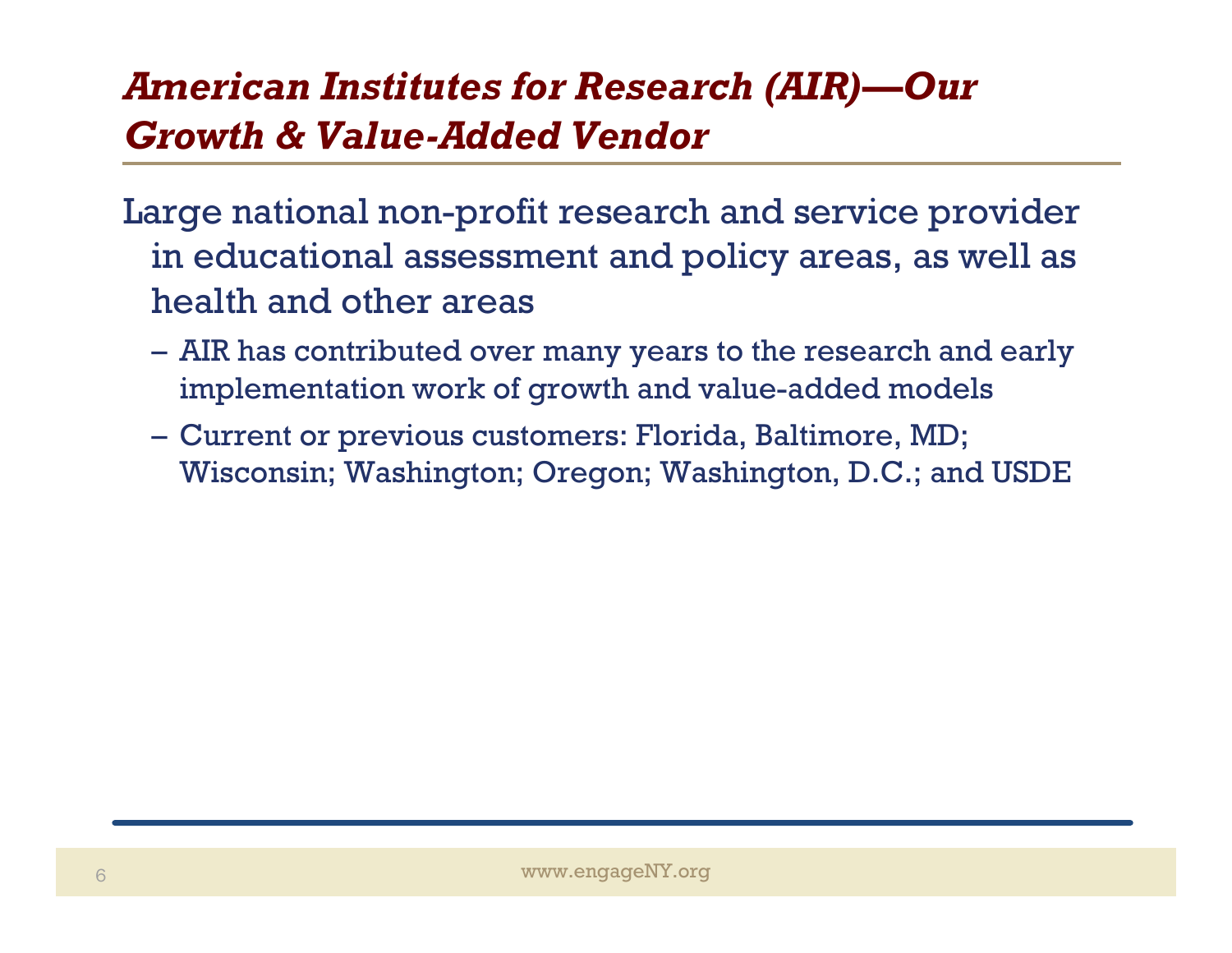#### *Technical Advisory Committee—Growth & Value-Added Technical Experts*

- **Dr. Dan Goldhaber,** University of Washington
	- Professor and Director of the Center for Education Data & Research
- **Dr. Hamilton Lankford,** SUNY Albany
	- Professor and Research Fellow with the American Statistical Association
- **Dr. Dan McCaffrey,** RAND Corporation
	- PNC Chair in Policy Analysis
- **Dr. Jonah Rockoff, Columbia Graduate School of Business** 
	- Associate Professor and Faculty Research Fellow at the National Bureau of Economic Research (NBER)
- **Dr. Timothy Sass,** Georgia State University, Distinguished Professor
- **Dr. Douglas Staiger,** Dartmouth College
	- Professor & Research Associate at NBER
- **Dr. Martin West,** Harvard Graduate School of Education & Research
	- Assistant Professor and affiliate at Harvard's Kennedy School and of the CESifo Research Network
- **Dr. James Wyckoff,** University of Virginia
	- Professor and Director of the Center on Educational Policy and Workforce Competitiveness at University of Virginia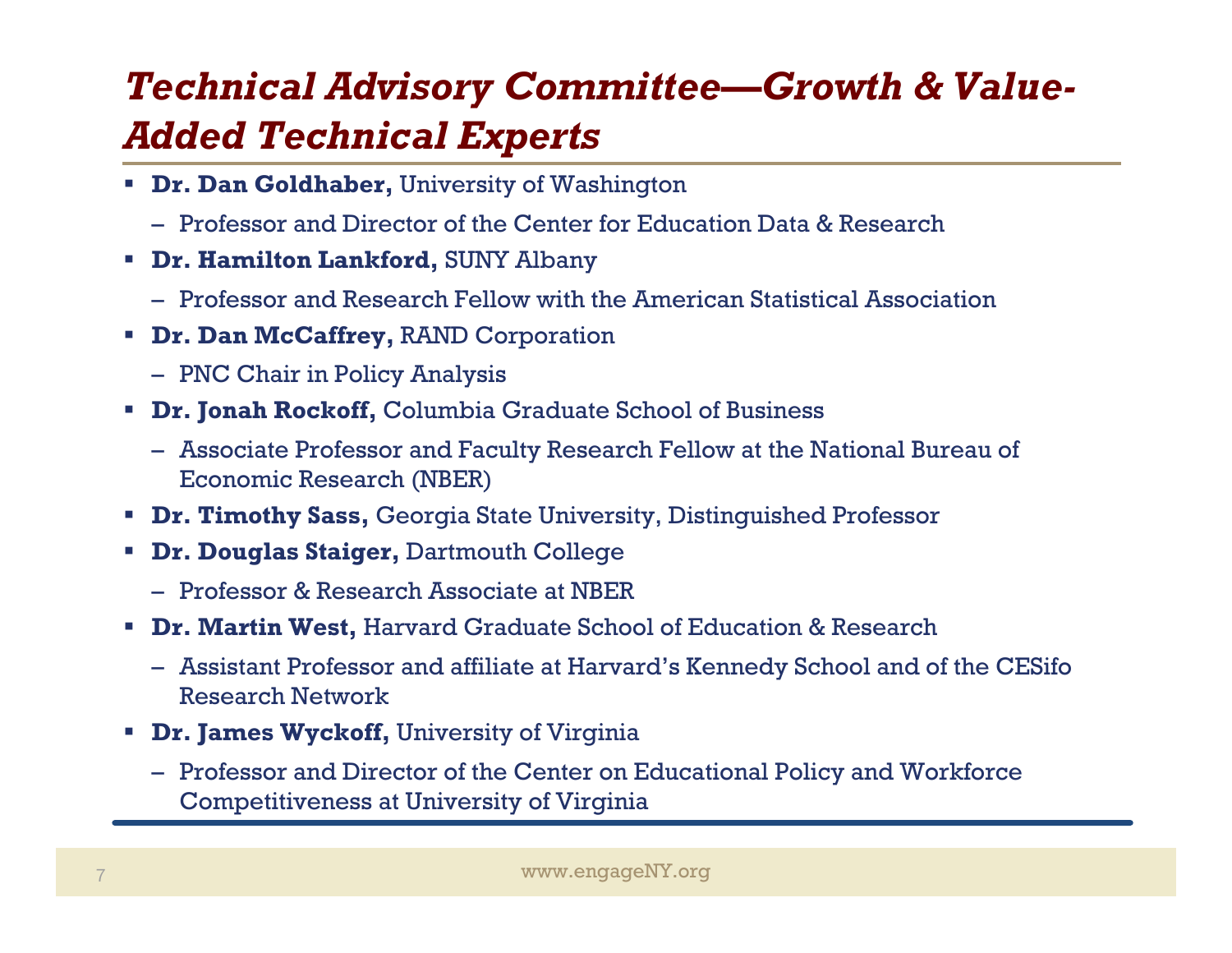## *Key Points about NYS Growth Measures*

- – We are measuring student growth and not achievement
	- □ Allow teachers to achieve high ratings regardless of incoming levels of achievement of their students
- We are measuring growth compared to similar students
	- Similar students: Up to three years of the same prior achievement, three student-level characteristics (economic disadvantage, SWD, and ELL status)

*Every educator has a fair chance to do well on these measures regardless of the composition of his/her class or school.*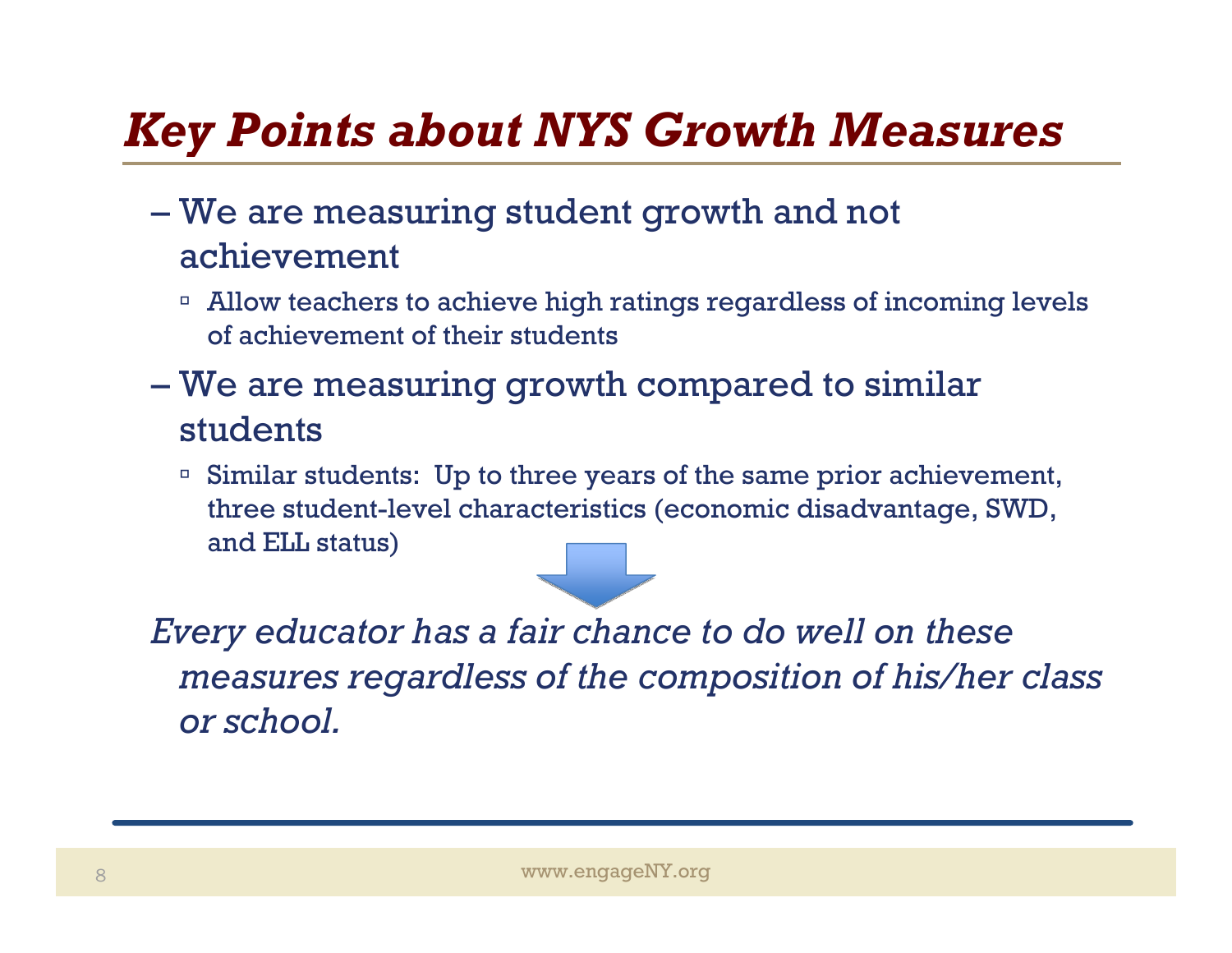#### *Student A's Current Year Performance Compared to "Similar" Students*

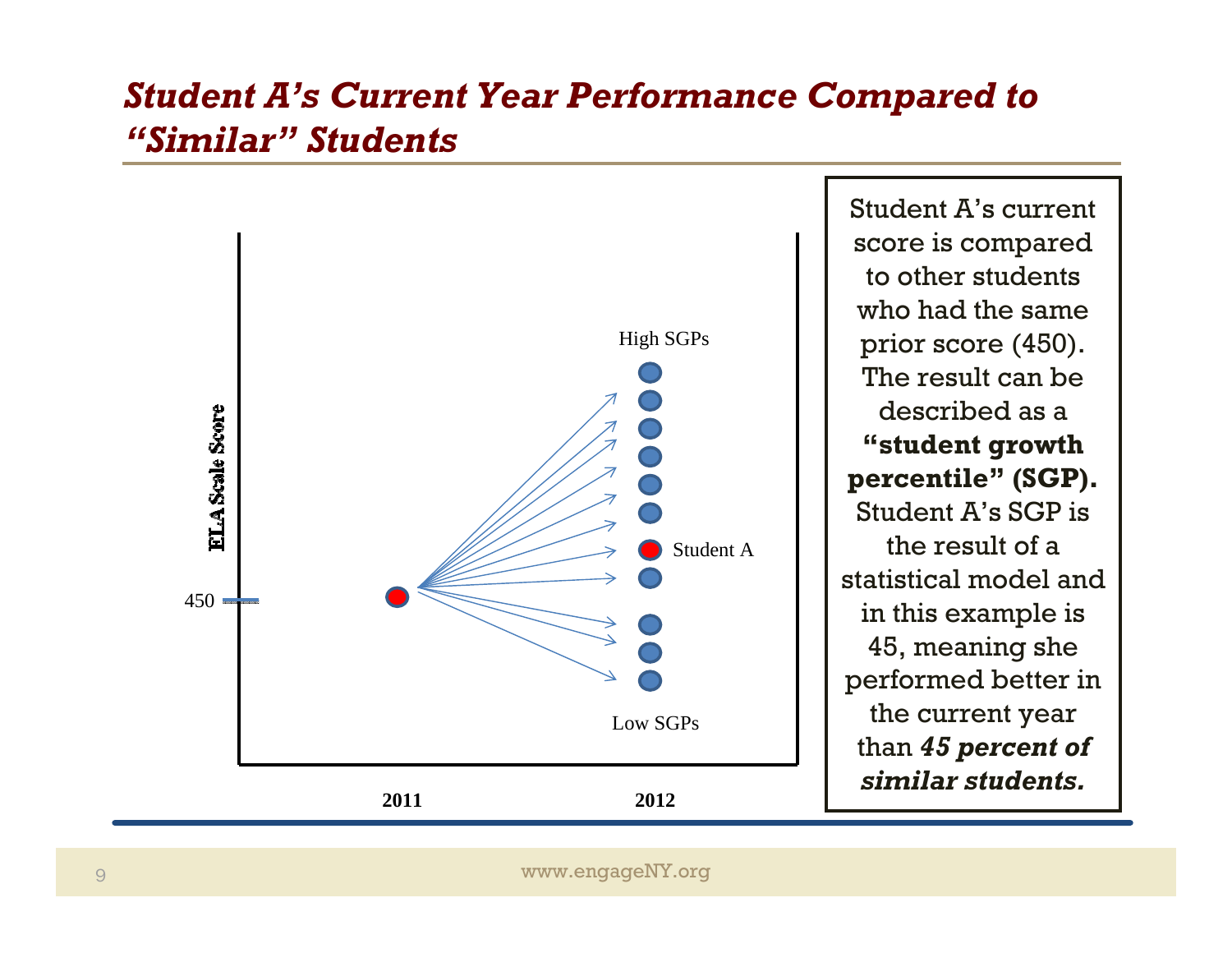## *State Growth Model Summary*

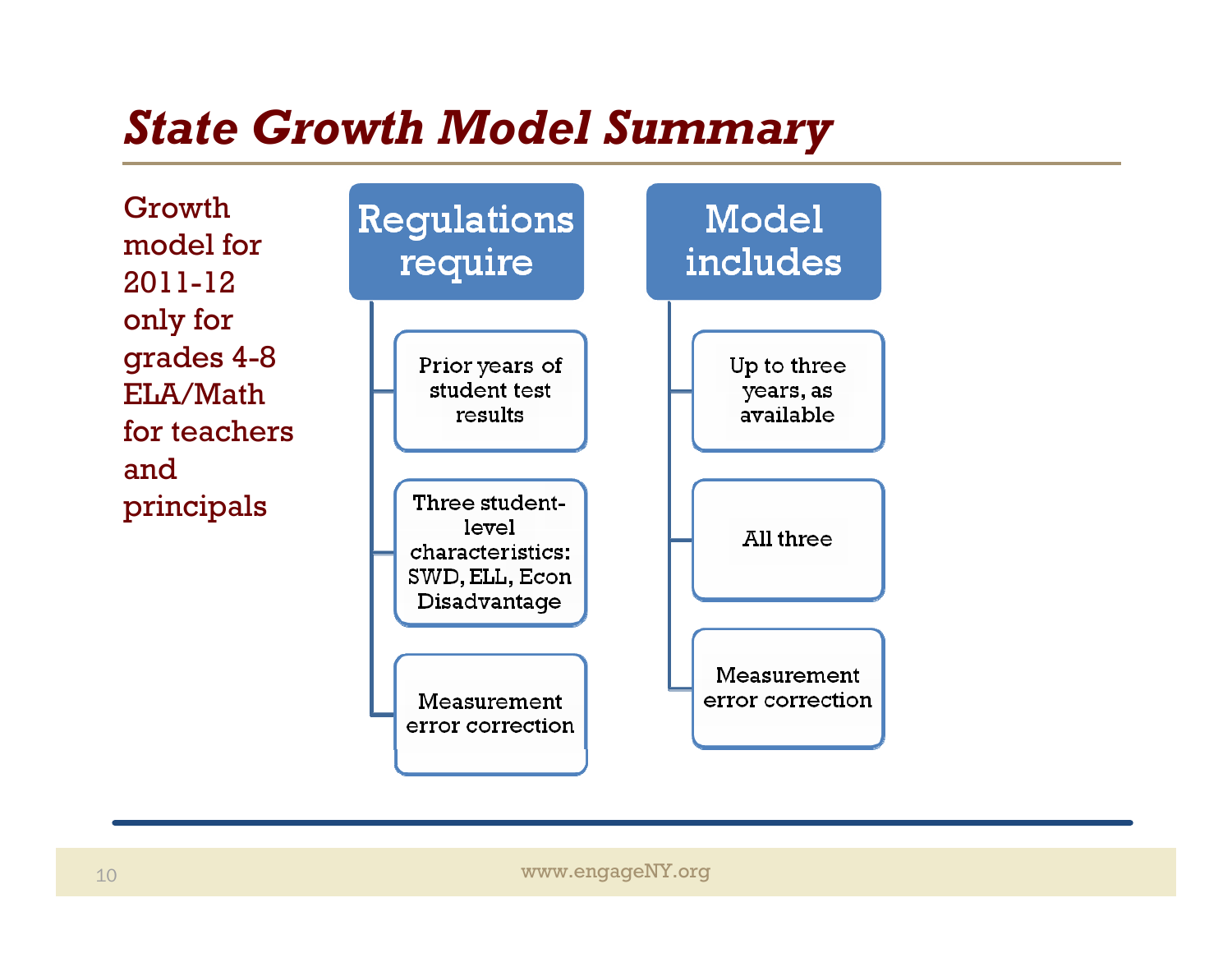#### *From Student Growth to Teachers and Principals*

| <b>Ms. Smith's Class</b> |            |  |
|--------------------------|------------|--|
|                          | <b>SGP</b> |  |
| Student A                | 45         |  |
| <b>Student B</b>         | 40         |  |
| Student C                | 70         |  |
| <b>Student D</b>         | 60         |  |
| <b>Student E</b>         | 40         |  |

To measure teacher performance, we find the mean growth percentile (MGP) for her students. To find an educator's mean growth percentile, take the average of SGPs in the classroom. In this case:

Step 1: 45+40+70+60+40=255

Step 2. 255/5=51

Ms. Smith's mean growth percentile (MGP) is 51, meaning on average her students performed better than 51 percent of similar students.

A principal's performance is measured by finding the mean growth percentile for all students in the school.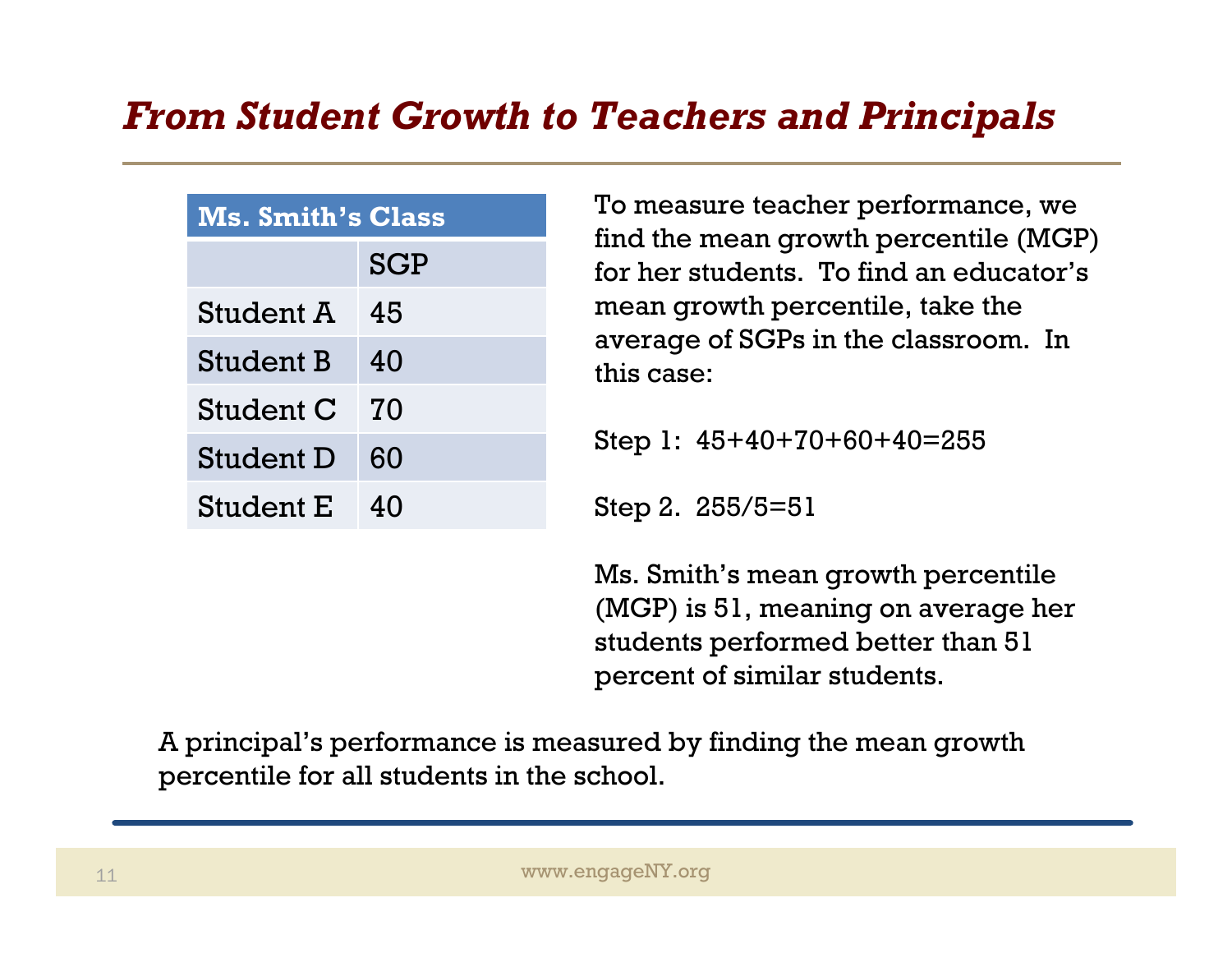## *MGPs and Statistical Confidence*



The most likely MGP for this educator is 87. However NYSED will provide the upper and lower limits of a 95 percent confidence range, meaning we can be 95 percent confident that an educator's "true" MGP lies within that range.

An educator's confidence range depends on a number of factors, including: number of student scores included in their MGP and the variability of student performance in their classroom.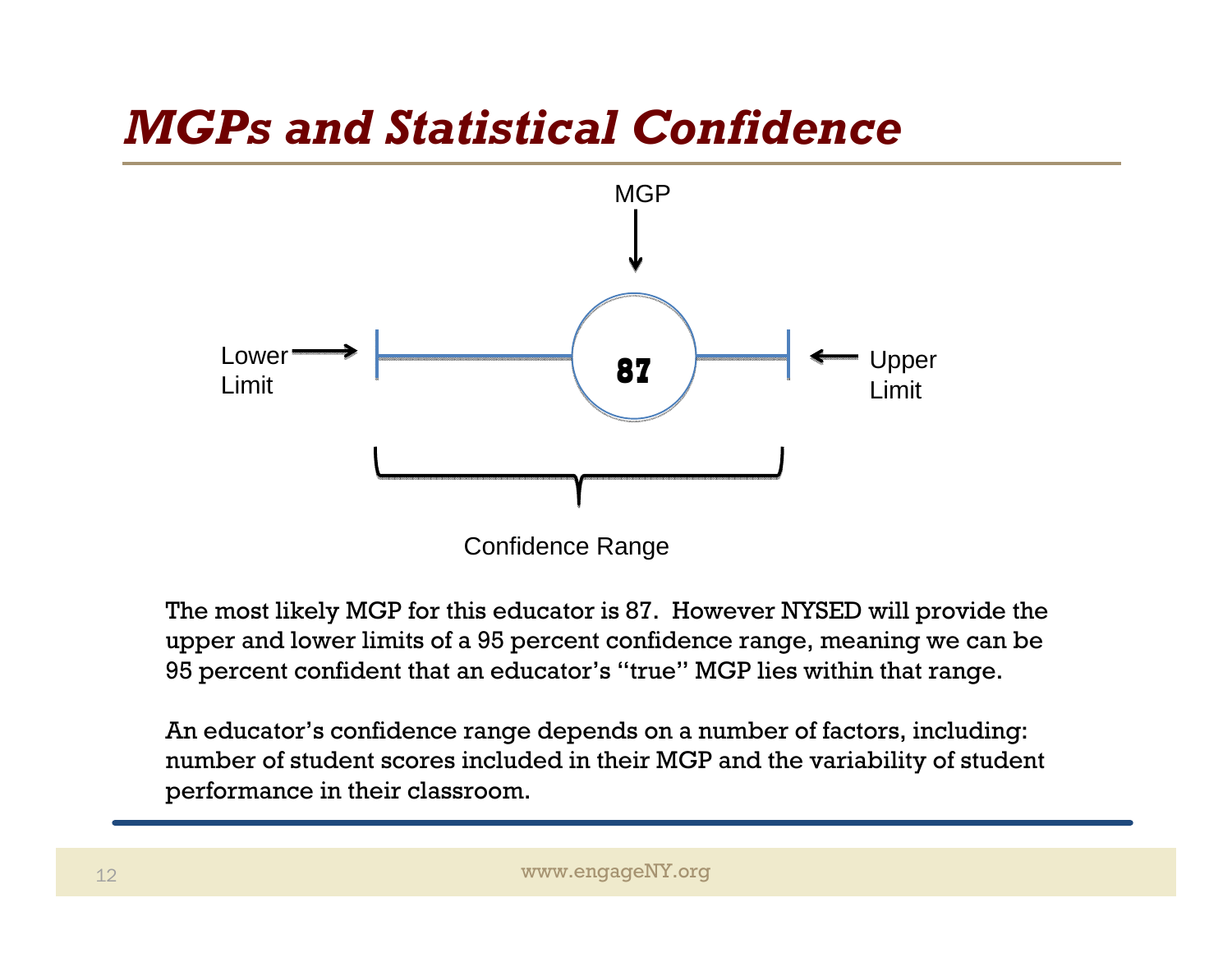#### *Initial Results: Teacher MGPs accounting for Economic Disadvantage*



Taking student-level characteristics into account helps ensure educators with many students with those characteristics have a fair chance to achieve high or low MGPs.

NOTE: Results using available sample 2010-2011 data.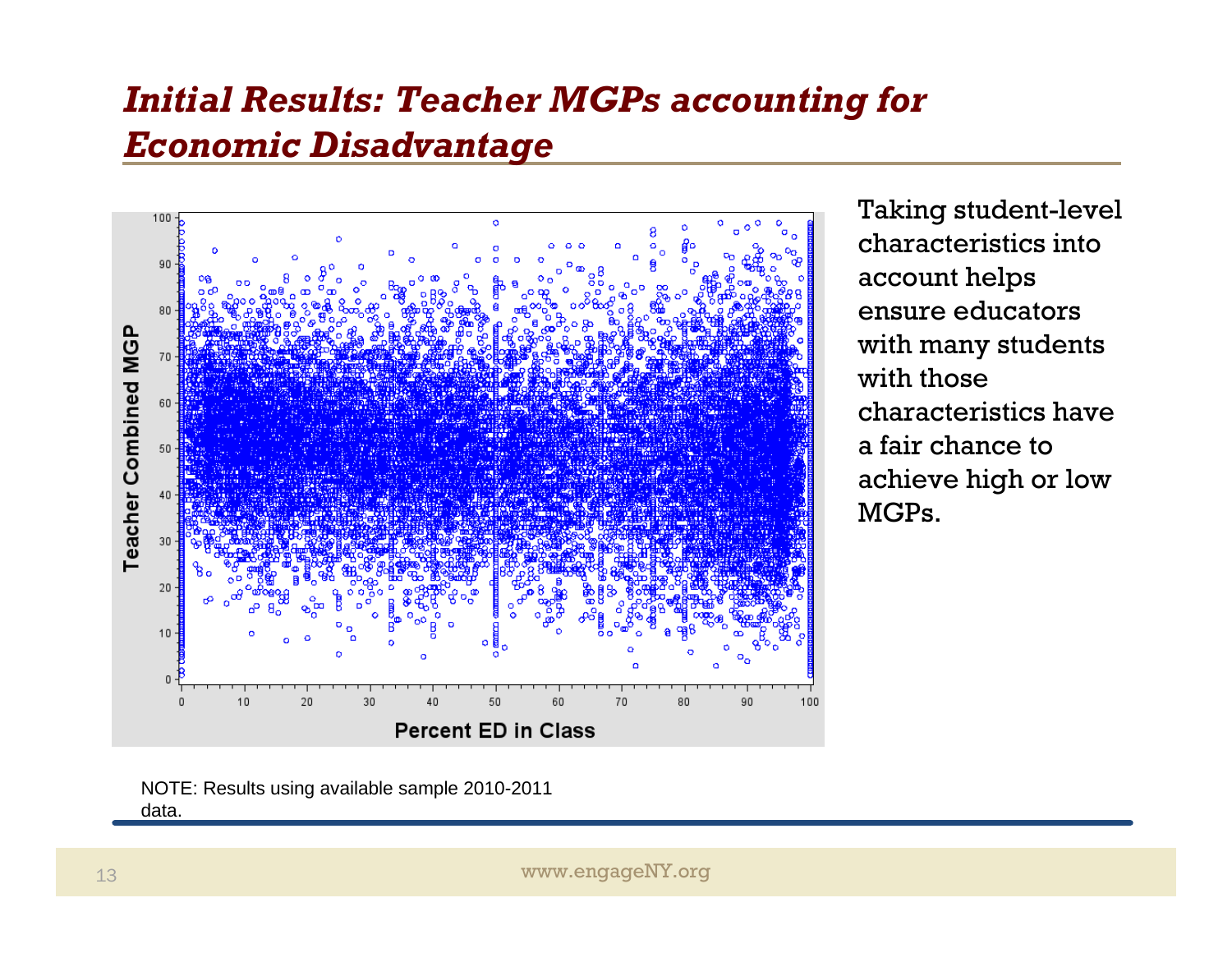#### Growth Model TAC Discussion Summary

- The TAC concluded that the model was well constructed and suitable for implementation going forward.
- TAC members offered recommendations for improvement and AIR made changes to the analysis based on these recommendations.
- Recommendations:
	- Use the mean SGP rather than the median SGP when aggregating;
	- Modify the method used to calculate standard error in computing mean growth percentiles (MGPs) to account for the clustering of students in different classrooms for a teacher;
	- Modify how to best account for student scores at the tails of the test distribution to avoid statistical anomalies in teacher results caused by test scaling.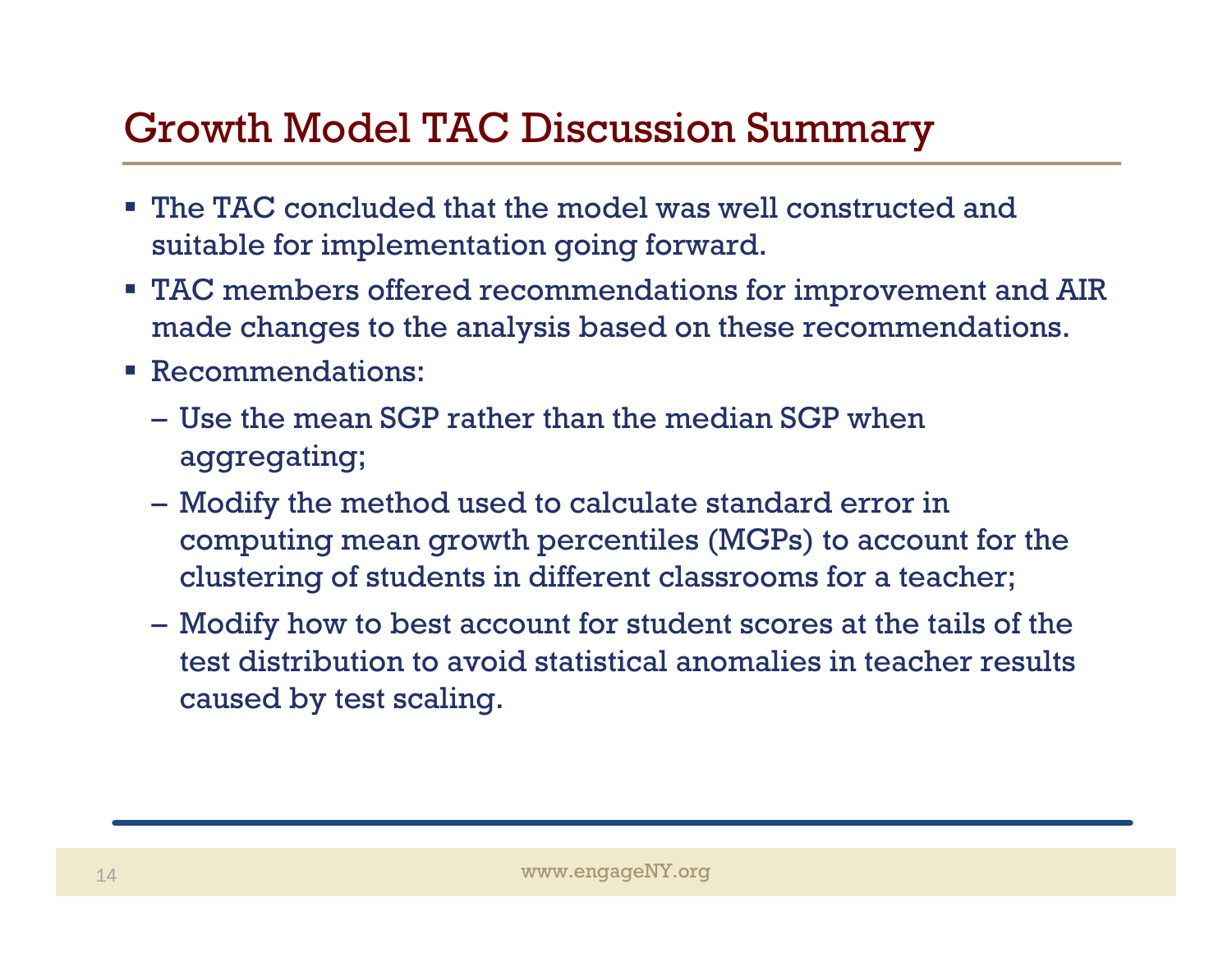## *Growth Ratings and Score Ranges*

| <b>Growth Rating</b>    | <b>Description</b>                                                  | <b>Growth Score</b><br>Range<br>$(2011 - 12)$ |
|-------------------------|---------------------------------------------------------------------|-----------------------------------------------|
| <b>Highly Effective</b> | Well-above state average<br>for similar students                    | 18-20                                         |
| <b>Effective</b>        | <b>Results meet state</b><br>average for similar<br><b>students</b> | $9 - 17$                                      |
| <b>Developing</b>       | Below state average for<br>similar students                         | $3 - 8$                                       |
| <b>Ineffective</b>      | Well-below state average<br>for similar students                    | $0 - 2$                                       |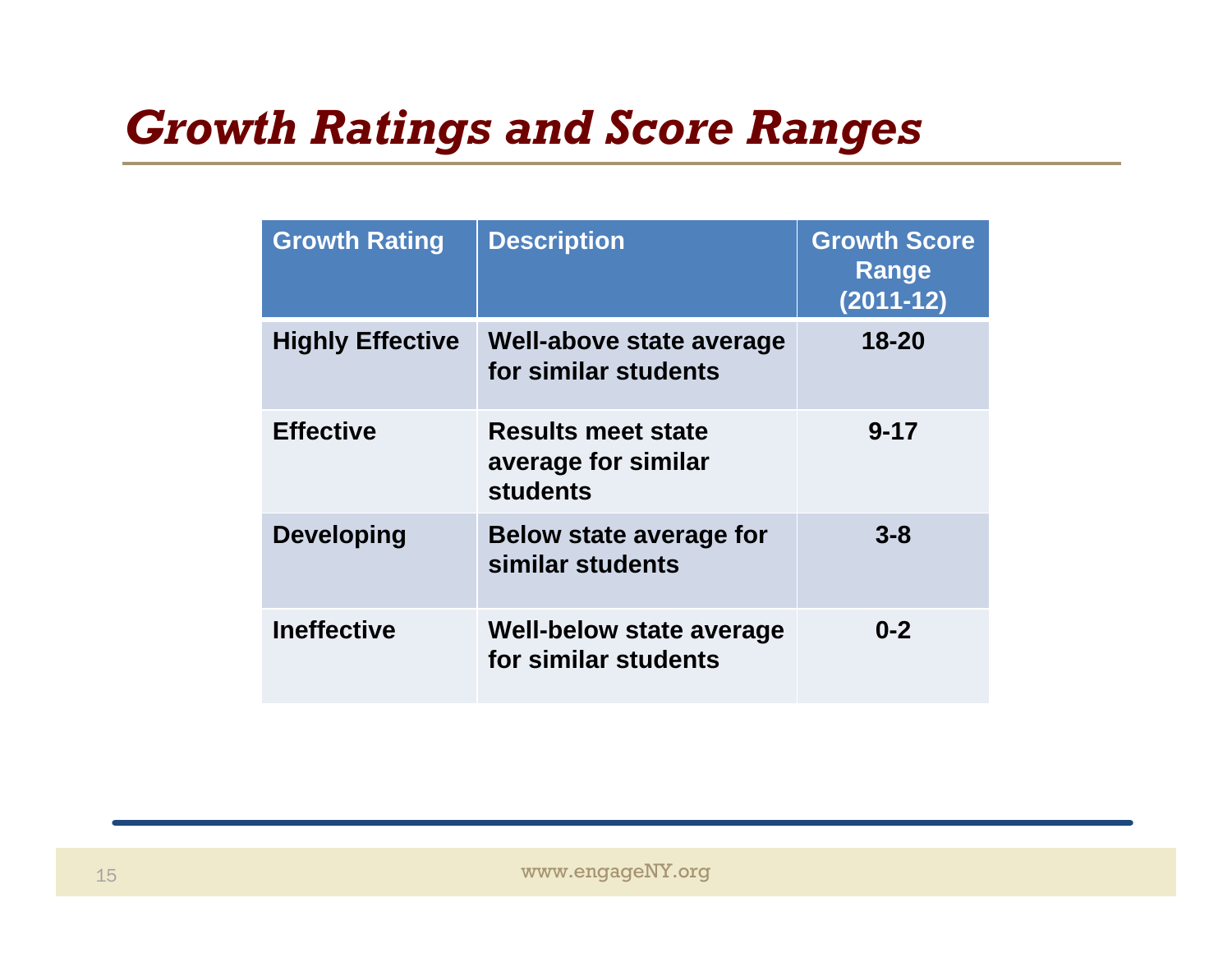#### *Distribution of 10-11 Teacher Level MGPs*



NOTE: Beta results using available 2010-2011 data.

www.engageNY.org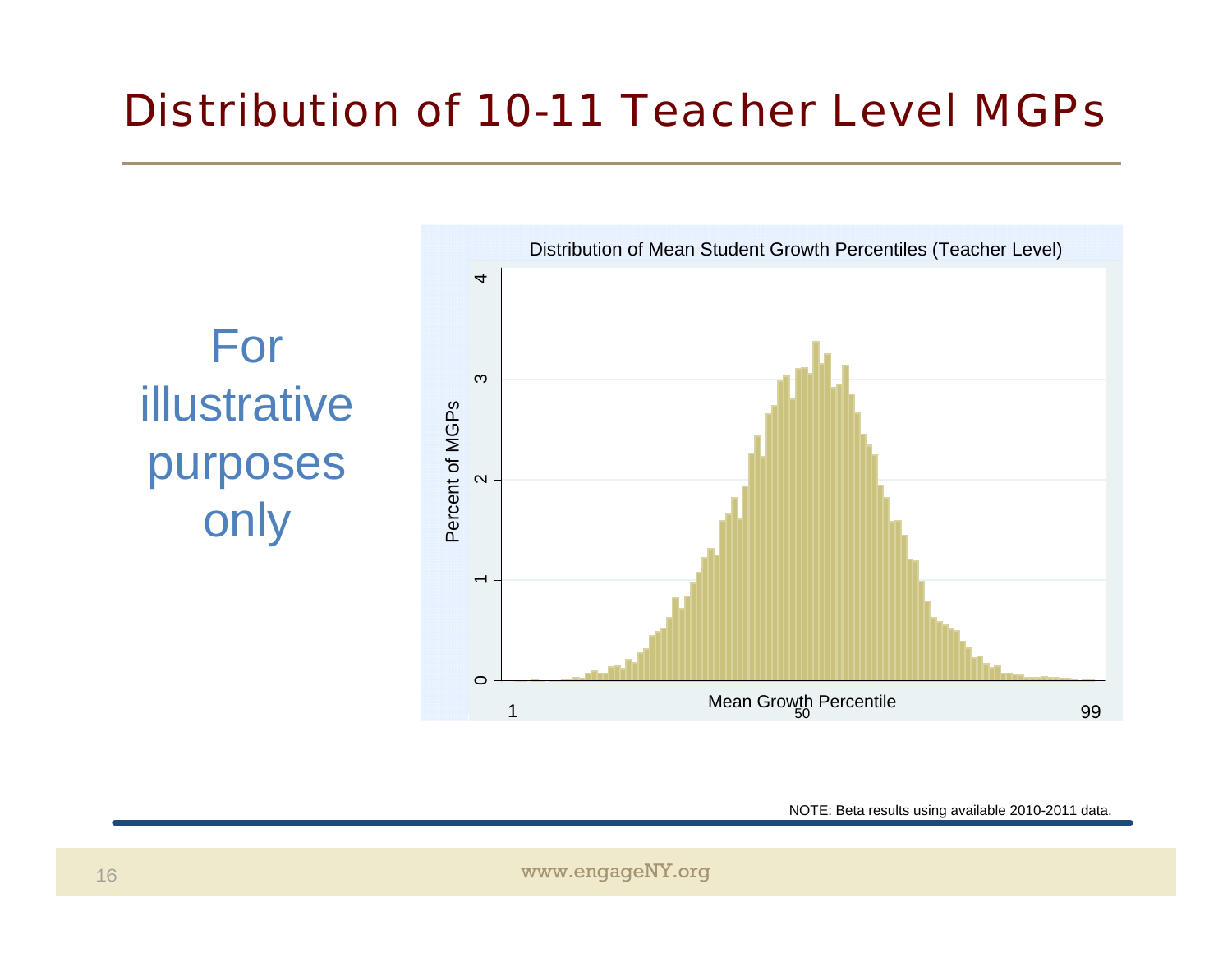## *HEDI classification approach for Teachers*

#### *(using 10-11 sample data)*

- **E** Effective requires MGPs within 1 standard deviation of the average MGP of 51.
	- MGPs between 40 and 61 will earn Effective ratings.
- Well Above Average (Highly Effective) requires:
	- MGP of 62 or higher
	- AND confidence range above 51. (If not, rating is Effective)
- Well Below Average (Ineffective) requires
	- MGP of 39 or lower
	- And Confidence Range must be less than 51. (If not rating is Developing.)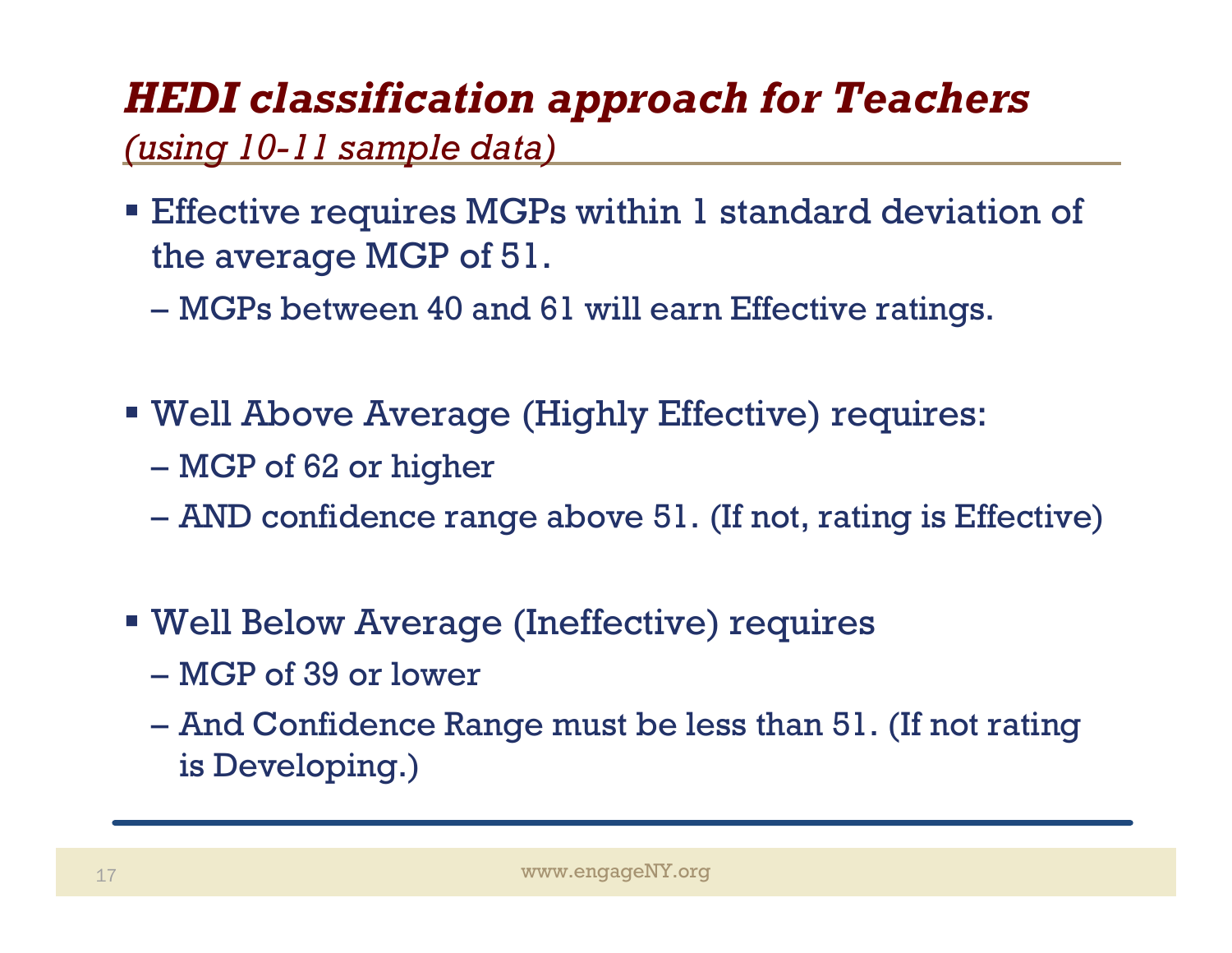## **From MGPs to Growth Ratings**

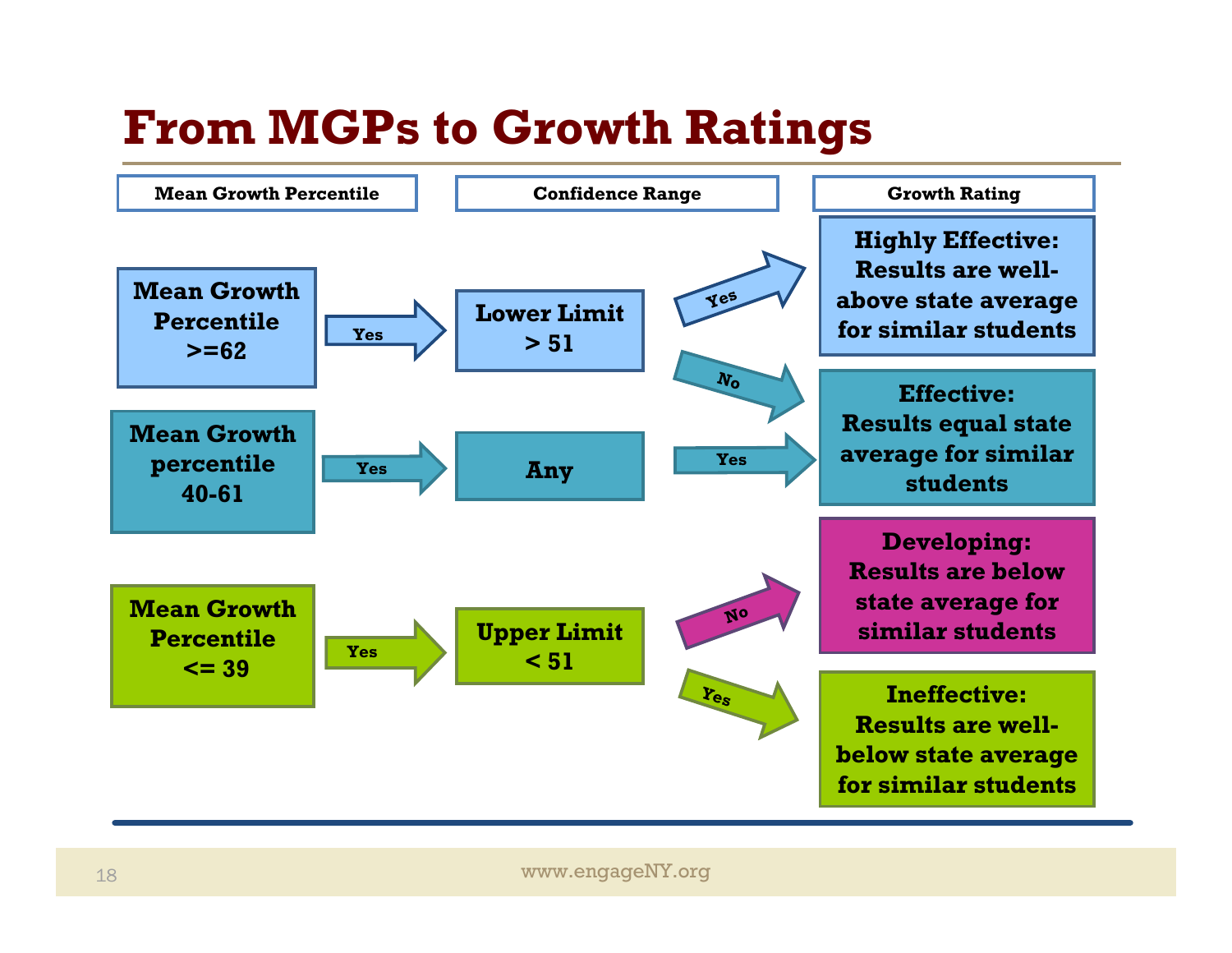## *Illustrative results: Teachers*

#### *(10-11 Sample Data)*

| <b>Rating &amp;</b><br><b>11-12 Points</b> | <b>Number of</b><br><b>Teacher MGPs</b> | <b>Percent of</b><br><b>Teacher MGPs</b> |
|--------------------------------------------|-----------------------------------------|------------------------------------------|
| <b>Highly Effective</b><br>$18 - 20$       | 1618                                    | 7%                                       |
| <b>Effective</b><br>$9 - 17$               | 16,681                                  | 76%                                      |
| Developing<br>$3 - 8$                      | 2015                                    | 10%                                      |
| Ineffective<br>$0 - 2$                     | 1419                                    | 7%                                       |

Points available within each HEDI category will be assigned based on educator MGP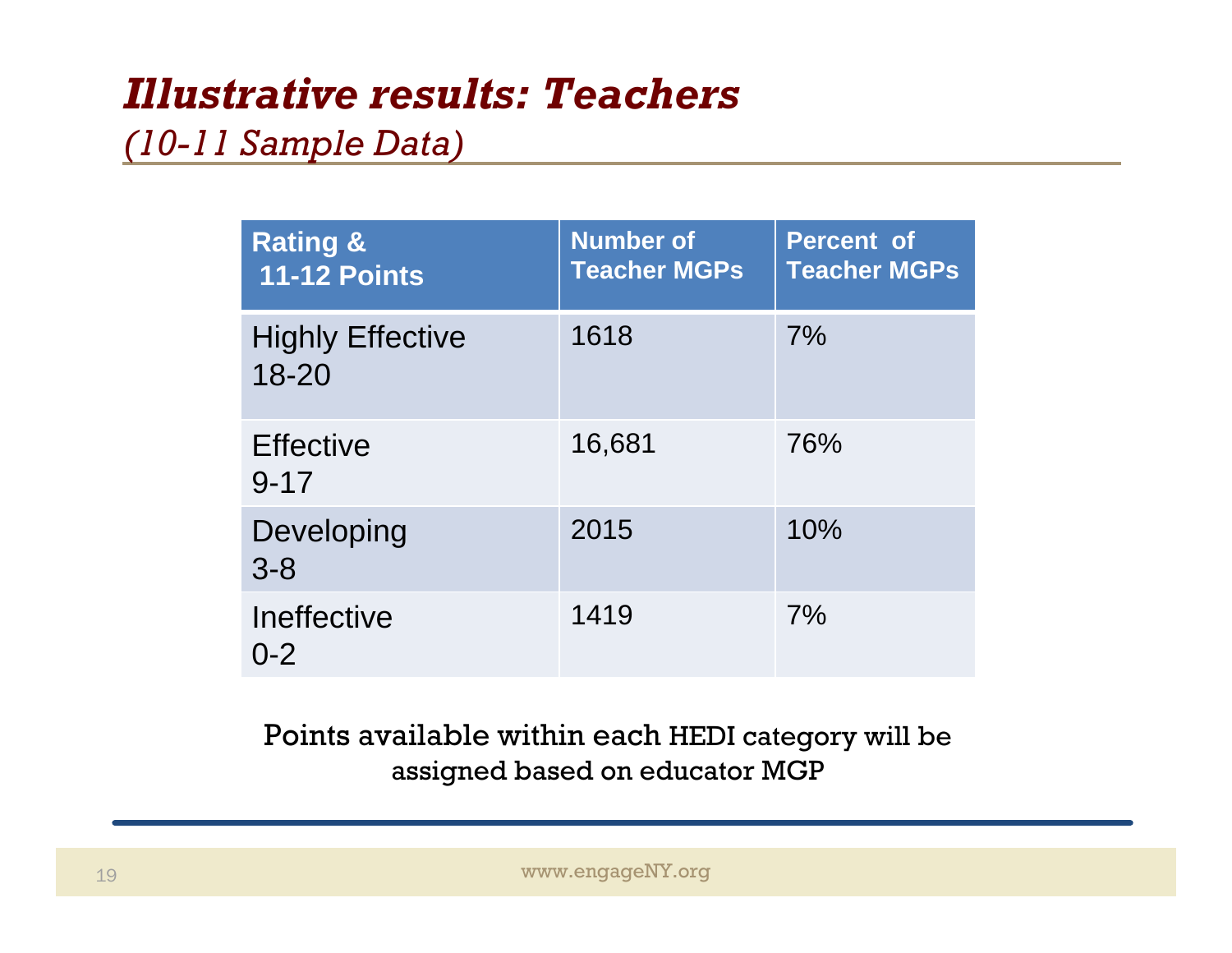## *HEDI classification approach for Principals*

#### *(using 10-11 sample data)*

#### Same methodology as for Teachers. Slightly different cut scores

- **Effective requires MGPs within 1 standard deviation of** the average MGP of 50.
	- MGPs between 43 and 57 will earn Effective ratings.
- Well Above Average (Highly Effective) requires:
	- MGP of 58 or higher
	- AND confidence range above 50. (If not, rating is Effective)
- Well Below Average (Ineffective) requires
	- MGP of 42 or lower
	- And Confidence Range must be less than 50. (If not rating is Developing.)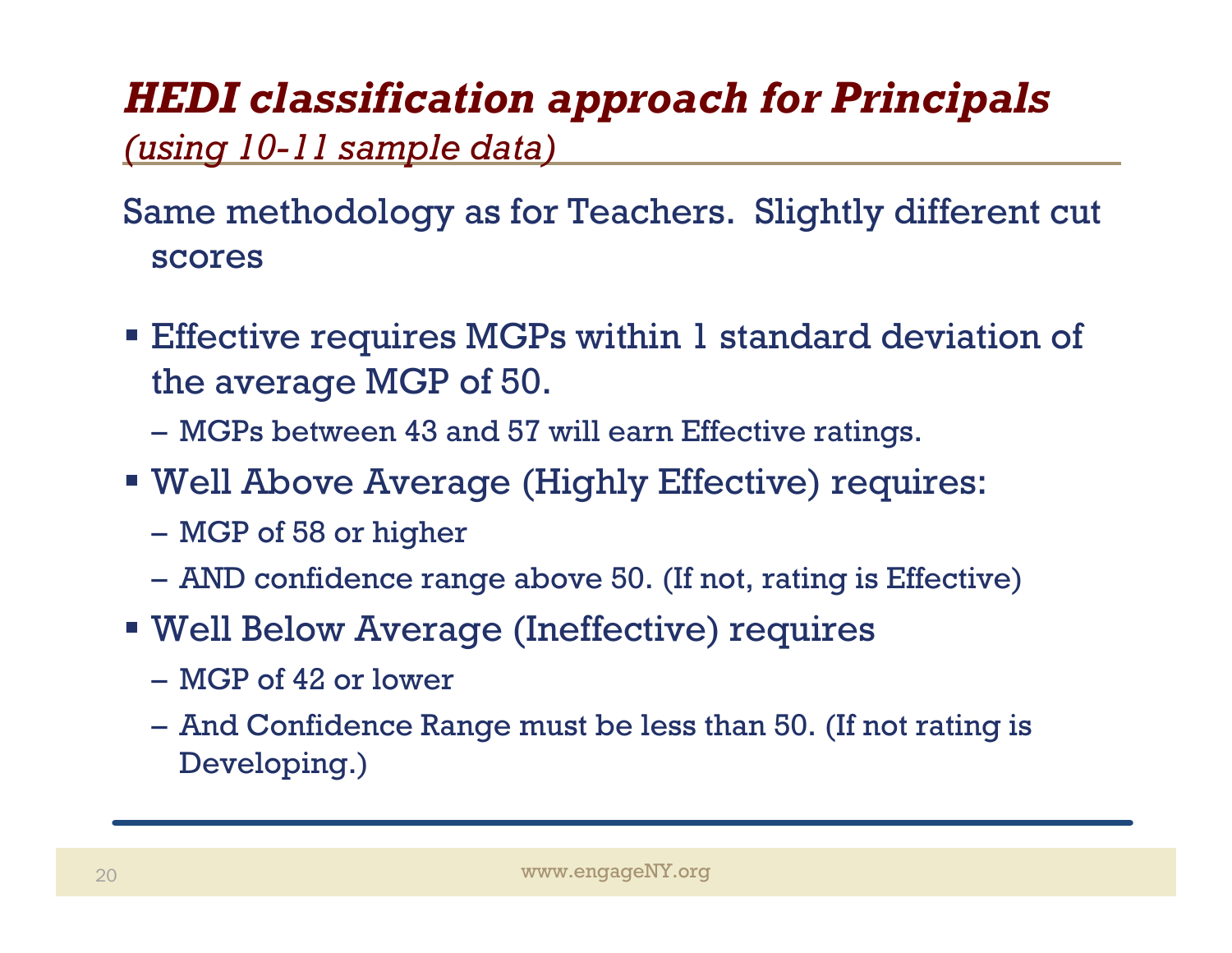#### *Illustrative results: Principals*

#### *(10-11 Sample Data)*

| <b>Rating &amp;</b><br><b>Points (2011-12)</b> | <b>Number of</b><br><b>Principal MGPs</b> | <b>Percent of</b><br><b>Principal MGPs</b> |
|------------------------------------------------|-------------------------------------------|--------------------------------------------|
| <b>Highly Effective</b><br>$18 - 20$           | 345                                       | 10%                                        |
| <b>Effective</b><br>$9 - 17$                   | 2696                                      | <b>75%</b>                                 |
| Developing<br>$3 - 8$                          | 318                                       | 9%                                         |
| Ineffective<br>$0 - 2$                         | 241                                       | 7%                                         |

#### Points available within each HEDI category will be assigned based on educator MGP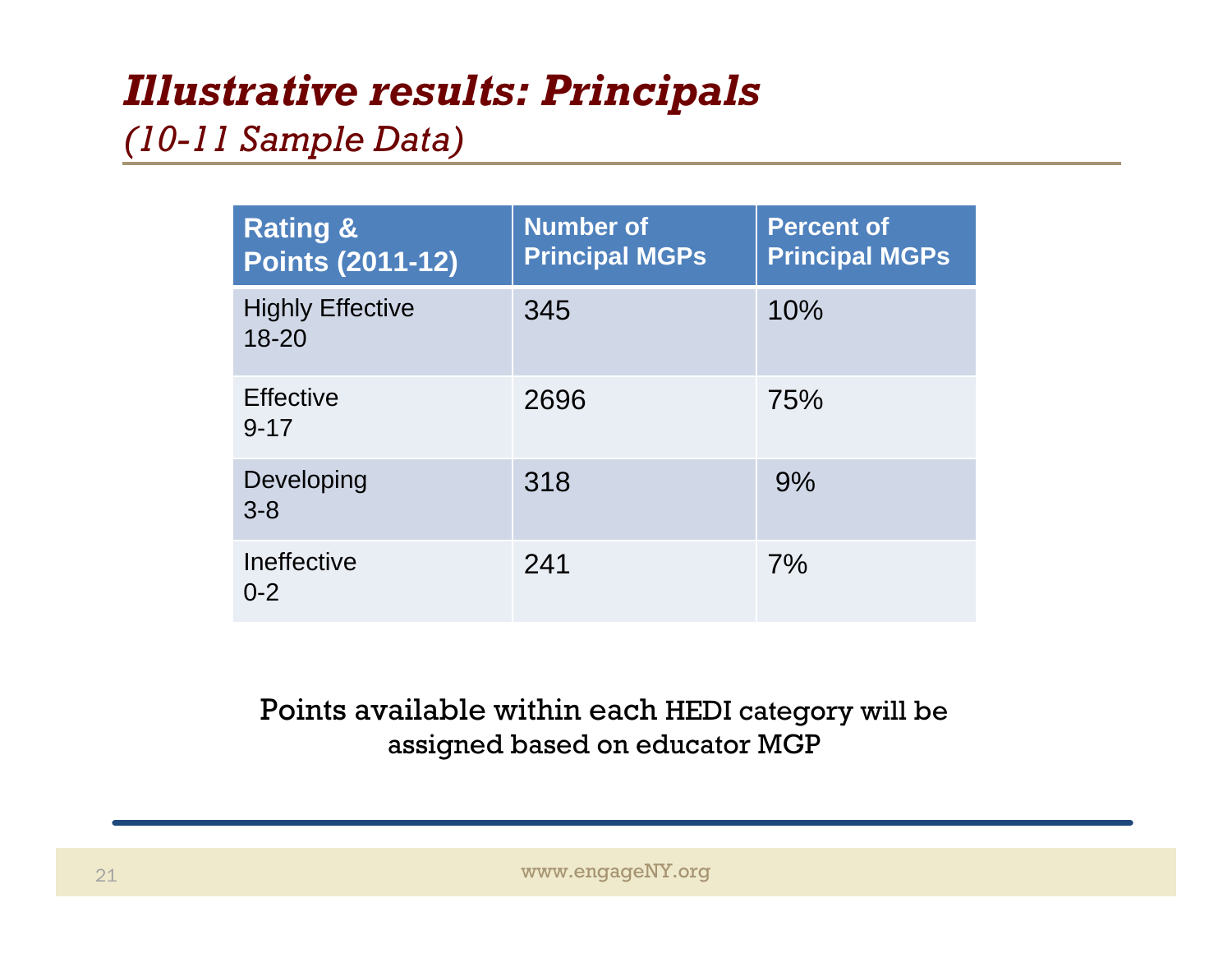

www.engageNY.org www.engageNY.org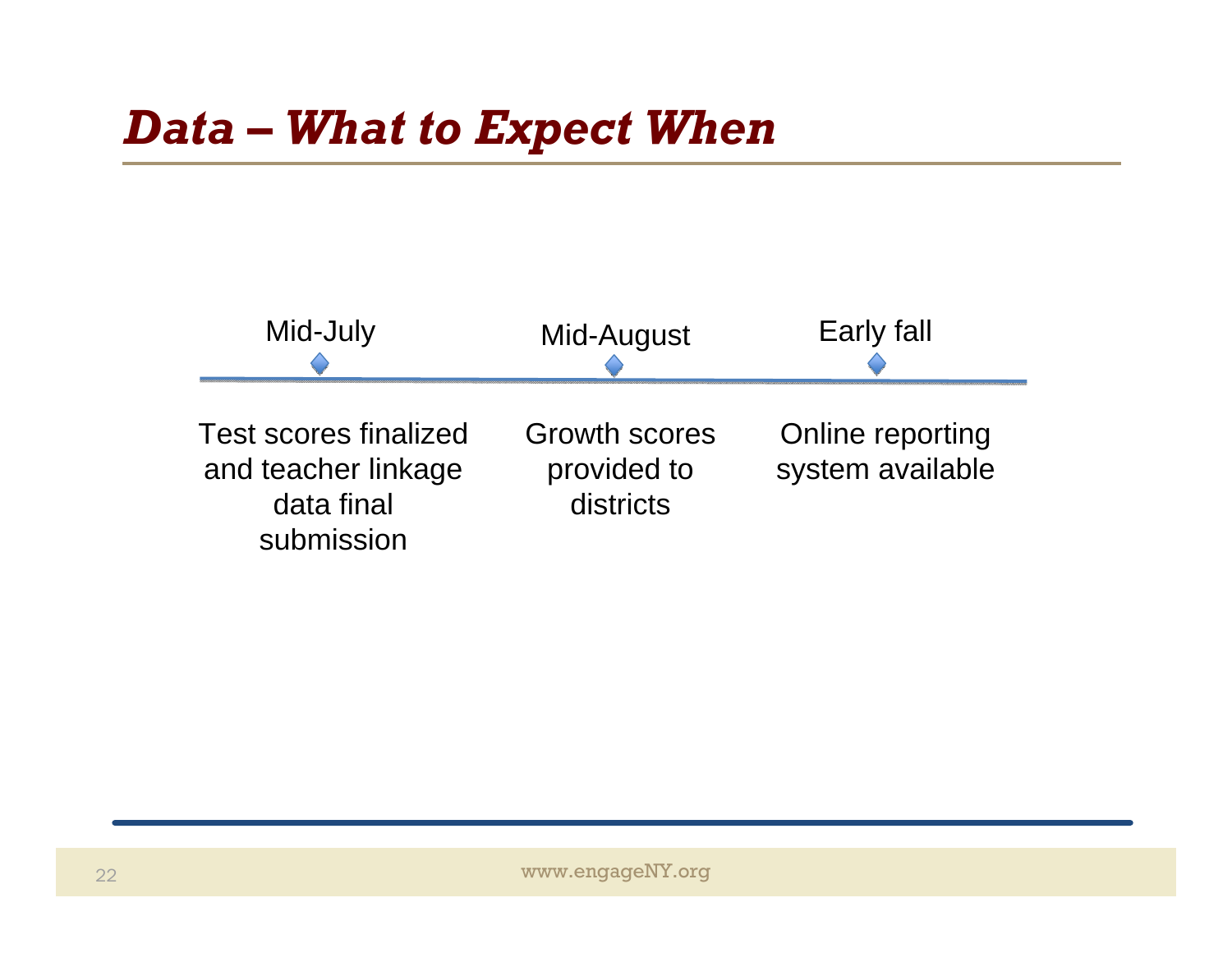## *Data – What to Expect in August*

#### **Data Elements (for teachers and schools)**

- Unadjusted mean growth percentiles (Unadjusted MGPs)
- Adjusted mean growth percentiles (Adjusted MGPs and upper and lower limits based on confidence range for these adjusted MGPs)
- **Percent of students above the median**
- Number of student scores included
- Growth rating (HEDI)
- Growth score (0-20)

#### **Breakdowns (by teacher and school)**

- MGPs by subject, grade (not HEDI)
- Overall MGPs for subgroups ELL, SWD, Economic Disadvantage, High- and Low-Achieving (levels 1 and 4)